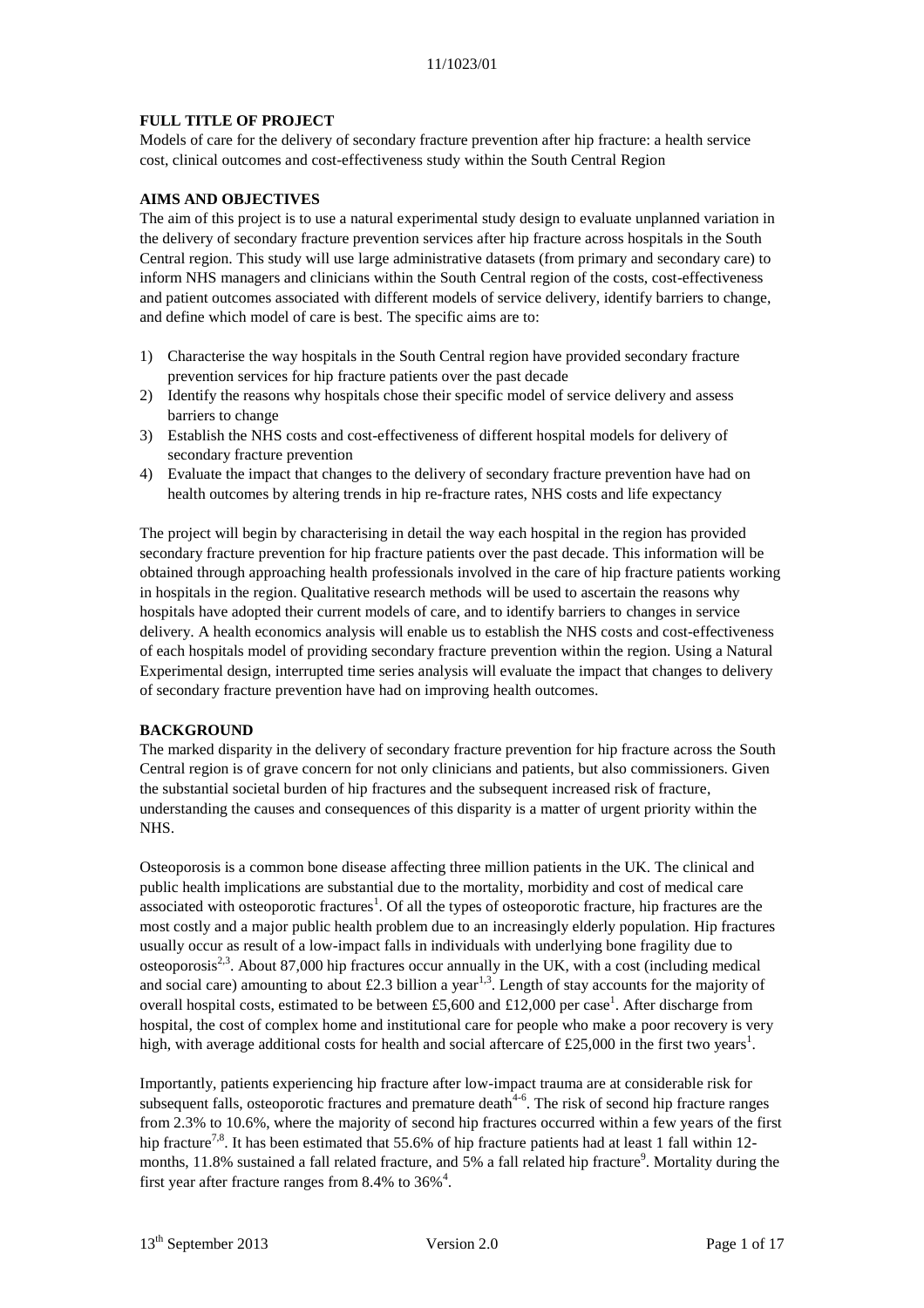The onset of osteoporosis is asymptomatic and it is often only recognized after an older person falls and sustains a fracture. There have been widespread calls to improve the identification and treatment of hip fracture patients to reduce the risk of further falls, fractures and mortality<sup>[1,](#page-14-0)[4,](#page-14-3)[10](#page-15-3)</sup>. The risk of further fracture can be reduced by up to half with bone protection therapy<sup>[1,](#page-14-0)[11-13](#page-15-4)</sup>. As most fractures result from a fall, interventions to reduce the risk of falls may be effective in preventing further such events, however direct evidence is lacking. Over the past decade guidance from a number of professional bodies has been published for the management of hip fracture patients (BOA Blue Boo[k](#page-14-0)<sup>1</sup>, SIGN<sup>[14](#page-15-5)</sup>,  $NICE<sup>13,15</sup>$  $NICE<sup>13,15</sup>$  $NICE<sup>13,15</sup>$  $NICE<sup>13,15</sup>$ ). NICE technology appraisal guidelines TA160/161<sup>[13](#page-15-6)</sup> are related to the effectiveness of bone protection therapy and CG21 falls prevention<sup>[15](#page-15-7)</sup>. In the UK, secondary prevention of fracture is underutilized and widely neglected<sup>1</sup>[.](#page-14-0) As a consequence compliance with NICE publications  $TA161^{13}$  $TA161^{13}$  $TA161^{13}$ and  $CG21^{15}$  $CG21^{15}$  $CG21^{15}$  is low. Audits by the National Hip Fracture Database<sup>[16](#page-15-8)</sup> and the Royal College of Physicians Audit<sup>[17](#page-15-9)</sup> suggests the situation is improving, but still inadequate, such that prior to discharge only 66% of hip fracture patients were on bone protection medication and 81% received a falls assessment<sup>[16](#page-15-8)</sup>.

As almost half of all hip fracture patients have had a prior fracture<sup>4</sup>[,](#page-14-3) responding to the first fracture provides a golden opportunity to prevent the second. The BOA Blue Boo[k](#page-14-0)<sup>1</sup> provided guidance on secondary prevention of fragility fractures. A comprehensive service should consist of osteoporosis assessment including a dual energy X-ray absorptiometry (DXA) scan to measure bone density if appropriate, treatment with bone protection therapy in osteoporosis patients, falls risk assessment and systems to improve adherence and persistence with therapy. Organising such services is challenging due to the multidisciplinary care patients require<sup>3</sup>[.](#page-14-2) The 2011 NICE Hip Fracture Clinical Guidelines make specific recommendations regarding the treatment and multidisciplinary management of patients including liaison and integration of services. A Fracture Liaison Service (FLS) is the recommended model propo[s](#page-14-0)ed by the Department of Health to organize secondary fracture prevention services<sup>1</sup> in a 'one-stop shop' setting delivered by a Nurse Specialist supported by a Lead Clinician ('Champion') in osteoporosis<sup>[18](#page-15-10)</sup>. However, currently only 30% of hospitals in England have established a FLS<sup>[17](#page-15-9)</sup>. A single model incorporating all components of secondary fracture prevention has not been mandated. Current practice is for various combinations of these components to be used within a hospital (and in some cases no components used).

The clinical effectiveness of coordinator-based models of care has been demonstrated, in terms of improving the uptake of appropriate osteoporosis management such as measuring bone density and the use of anti-resorptive drug therapy<sup>[4,](#page-14-3)[10](#page-15-3)</sup>. There is growing evidence of cost-effectiveness<sup>[19,](#page-15-11)[20](#page-15-12)</sup> and that they can provide cost-savings to the NHS<sup> $4,10,21$  $4,10,21$  $4,10,21$ </sup>. Evidence is emerging on the ability of coordinator based systems to reduce the incidence of hip fractures. A review of the Glasgow Osteoporosis and Falls Strategy reported that hip fracture rates in the city had reduced by 7.3% over the decade compared to a 17% increase in fracture rates for the entire population of England over the same period<sup>[18,](#page-15-10)[22](#page-15-14)</sup>. These findings are consistent with observational data from the US by Dell and colleagues who reported a  $37.2\%$  reduction in hip fracture rates<sup>[23](#page-15-15)</sup>. However, the strongest evidence on effectiveness has recently been provided by an Australian study that was designed as a prospective observational trial with a concurrent control group where, compared to standard care, targeted identification and management significantly reduced the risk of re-fracture by more than  $80\%^{24}$  $80\%^{24}$  $80\%^{24}$ .

Across the UK there is variation in the care pathway of the treatment and management of hip fracture patients and in the way secondary fracture prevention services are structured and organised. Even with a coordinator based system in place, the structure of services can vary between hospitals. For example, hospitals use different models of orthogeriatric care, where some hospitals now have specialised orthogeriatric wards, and in others patients are seen on the trauma ward. Some hospitals may only coordinate the care of hip-fracture patients whilst admitted as an inpatient, whilst others have ensured their osteoporosis service is integrated across primary care to monitor patient's adherence to bone protection therapy.

The South Central region covers a population of around 4 million people, with 11 hospitals treating fragility fractures. A recent service review undertaken by the Fracture Reduction in South Central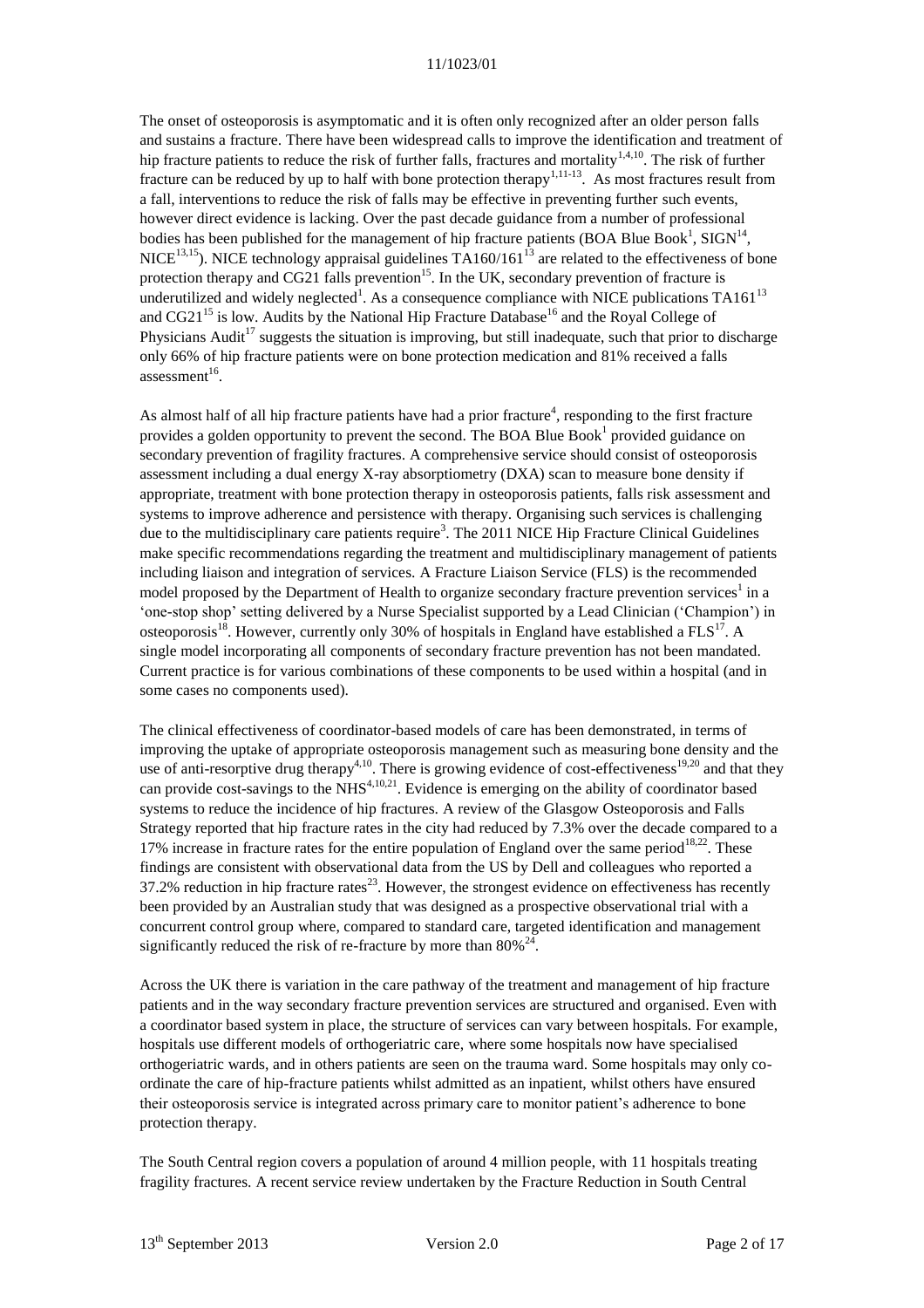policy group (a group of health professionals involved in the delivery of osteoporosis services) has identified a wide variation in the way hospitals treat and manage hip fracture patients and provide and co-ordinate secondary fracture prevention services. The diversity of service delivery models will enable us to capture all aspects of secondary fracture prevention. Osteoporosis services provided to hip fracture patients can be characterised according to whether they are integrated across primary and secondary care, the support of Orthogeriatricians, Fracture Liaison Nurses, Falls Nurses, provision of DXA scanners, and rehabilitation on an acute ward or Geriatric Orthopaedic Rehabilitation Unit. Delivery of care has been changing over the past decade within each hospital, and services will continue to be re-configured. For example, a locum Orthogeriatrician was appointed at the John Radcliffe Hospital in 2009 and hospital reports suggest that in the following year mortality was reduced from 30% to 20% through a reduction in chest and urinary tract infections, but robust comparator analysis and cost-effectiveness has not been performed. At Southampton General Hospital, a fracture liaison nurse was appointed between 2005 to 2008 which was subsequently discontinued, and it remains unclear how this may have affected trends in re-fracture rates and mortality within the locality. The availability of large hospital and primary care datasets provide an excellent opportunity to determine the impact of these different models of care.

The aim of this study is to characterise the delivery of secondary fracture prevention services over the past decade across hospitals in the region. Using qualitative research methods we will identify the reasons why hospitals chose their specific model of service delivery and assess barriers to change. Using a Natural Experimental design<sup>[25](#page-15-17)</sup> we will establish the cost-effectiveness of different models of care and the impact that changes to the delivery of care have had on altering trends in re-fracture rates, NHS costs and life expectancy.

The results of this study will inform NHS managers and health professionals as to which model of care is the most cost-effective, and describe the variation in the NHS costs and health outcomes associated with their current models of service delivery. The findings of the study will be actively disseminated to key stakeholders involved in the multidisciplinary care of hip fracture patients through engagement with NHS management, healthcare professionals (including members of rehabilitation teams), patients and the public. By establishing areas of good practice in service delivery that relate to improved health outcomes, but particularly by understanding drivers of cost-savings, decision making and barriers to change, this study will provide actionable findings that aim to remove unwarranted variation and improve the delivery of secondary fracture prevention services within the South Central region and will be translatable nationally to other hospitals across the country that treat hip fracture patients, guiding best practice across the whole NHS.

### **NEED**

#### HEALTH NEED:

Hip fracture patients are at considerable risk for subsequent falls, osteoporotic fractures and death. Identification of osteoporosis and treatment with anti-resorptive therapy can halve the risk of further fracture. The involvement of an orthogeriatrician optimises a patient's pre-operative condition and ensures early identification and treatment of complications during their post-operative care, which may lower mortality risk. As most fractures result from a fall, evidence based falls interventions can also reduce the risk of fractures. Case finding of patients with a previous history of hip fracture, and targeting of secondary fracture prevention measures at high risk patient groups, can reduce the risk of further fractures.

The Fracture Reduction in South Central policY (FRISCY) network was established in 2009, consisting of a group of health professionals involved in the delivery of osteoporosis services and the care and management of hip fracture patients. The aim of the network is to improve the delivery of secondary fracture prevention services across the region. An initial review of secondary fracture prevention services currently provided by hospitals in the region identified variation in the way hospitals treat and manage hip fracture patients and provide and co-ordinate secondary fracture prevention services. Through collaboration with the FRISCY network, we aim to build on the existing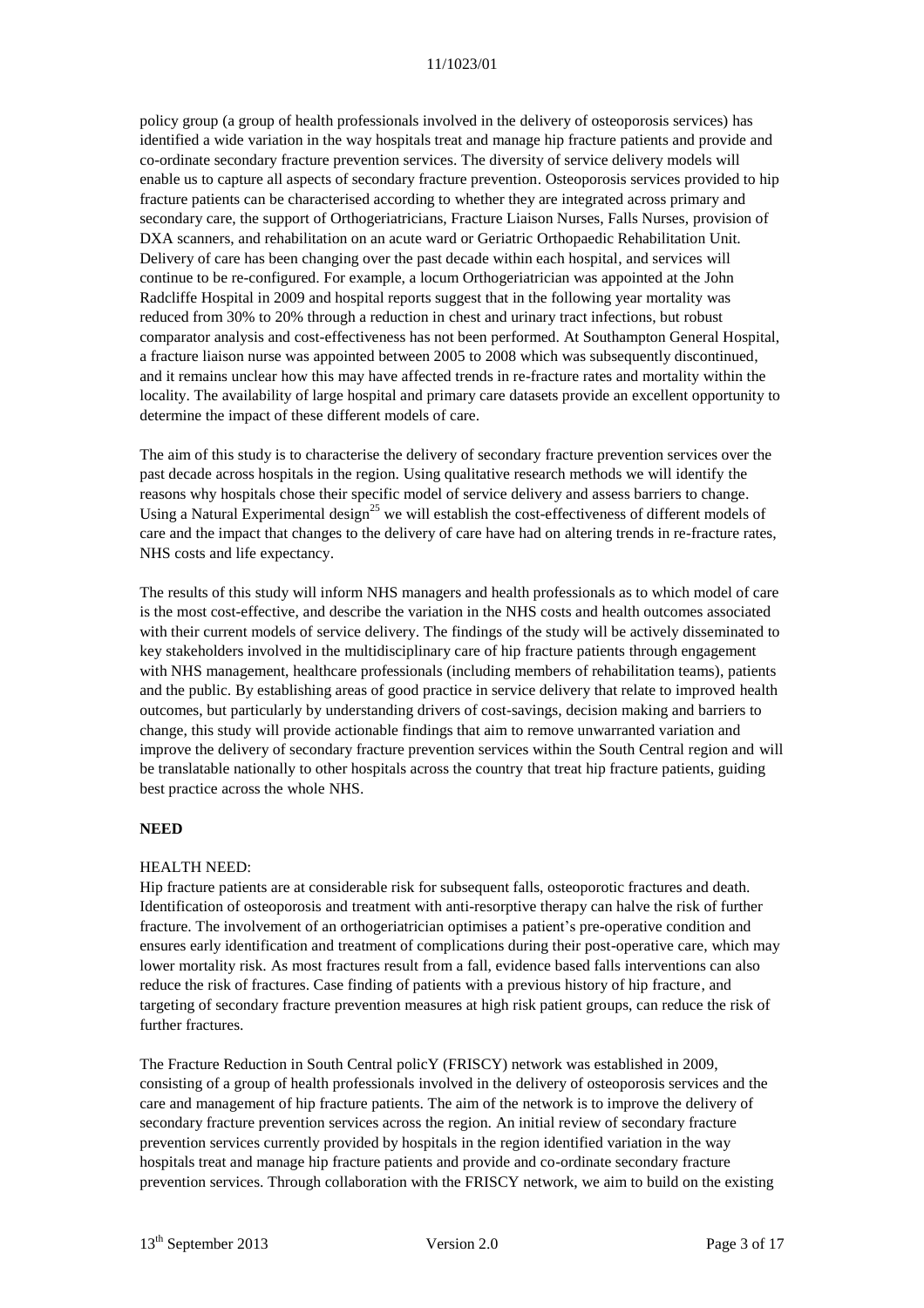audit of current services, by characterising in detail delivery of secondary fracture prevention services across hospitals in the region over the past decade.

Variation in the delivery of secondary fracture prevention services between hospitals provides a natural experiment that will enable us to understand the cost-effectiveness of different models of service delivery. We will assess the impact that changes hospitals have made to the delivery of care over the past decade, such as introducing Fracture Liaison Nurses or establishing an Orthogeriatric Rehabilitation Unit, have had on altering trends in rates of re-fracture and mortality.

Through this study we will identify what worked well and what was less successful in delivery of secondary fracture prevention services over the past decade. The results of this study will inform both NHS managers and health professionals involved in the multidisciplinary care and management of hip fracture patients as to the hospital and non-hospital costs associated with these different models of care and their impact on health outcomes in terms of re-fracture rates and life expectancy.

## EXPRESSED NEED FOR THE RESEARCH AND CAPACITY TO GENERATE NEW KNOWLEDGE

There is awareness amongst health professionals involved in the care of fragility fracture patients of variation between hospitals in the region in the way they currently deliver secondary fracture prevention services. In order to reduce variation in the delivery of healthcare, an audit of the costs and health outcomes associated with different service delivery models is required to provide information to NHS managers about which model of care is most cost-effective, capture potential savings arising from better management of this condition and to drive change in the delivery of care.

### SUSTAINED INTEREST AND INTENT:

Osteoporosis currently affects over three million patients in the UK. Hip fracture is a major public health burden due to an increasingly elderly population. About 87,000 hip fractures occur annually in the UK, with a cost amounting to about £2.3 billion a year, and current projections suggest hip fracture incidence will rise to 91,500 in 2015 and 101,000 in 2020. The organizational and financial implications of hip fracture will remain formidable in the future. Understanding areas of good practice in the management of hip fracture patients, and improving delivery and uptake of secondary fracture prevention services, is key to driving change, understanding variation in service delivery, and standardising care.

### ORGANISATIONAL FOCUS CONSISTENT WITH SDO MISSION:

Set in the context of a natural experiment design, this study will use large administrative datasets (from primary and secondary care), to inform NHS managers and clinicians within the South Central region of the costs, cost-effectiveness and patient outcomes of their current models of service delivery. The study will also describe how changes hospitals have made to the delivery of secondary fracture prevention over the past decade, such as introduction of falls and fracture liaison nurses, have had on altering trends in rates of hip re-fracture and life expectancy. By using existing administrative data sources the study will not impact on NHS time. The aim of the study is to improve service delivery (a core aim of the HS&DR programme) of secondary fracture prevention services within the South Central region by informing NHS managers and health professionals as to which model of care is the most cost-effective, to describe the variation in the NHS costs and health outcomes associated with their current models of patient management, and to understand the drivers of decision making and barriers to change.

### GENERALISABLE FINDINGS AND PROSPECTS FOR CHANGE:

The findings of the study will be actively disseminated to key stakeholders involved in the multidisciplinary care of hip fracture patients through engagement with NHS management, healthcare professionals, patients and the public. This will be facilitated through the involvement of an NHS manager as a named co-applicant to assist in dissemination of findings to NHS management across hospitals in the region through the major trauma network. The network consists of clinical and managerial representatives from both the Major Trauma Centres and Trauma Units. Whilst these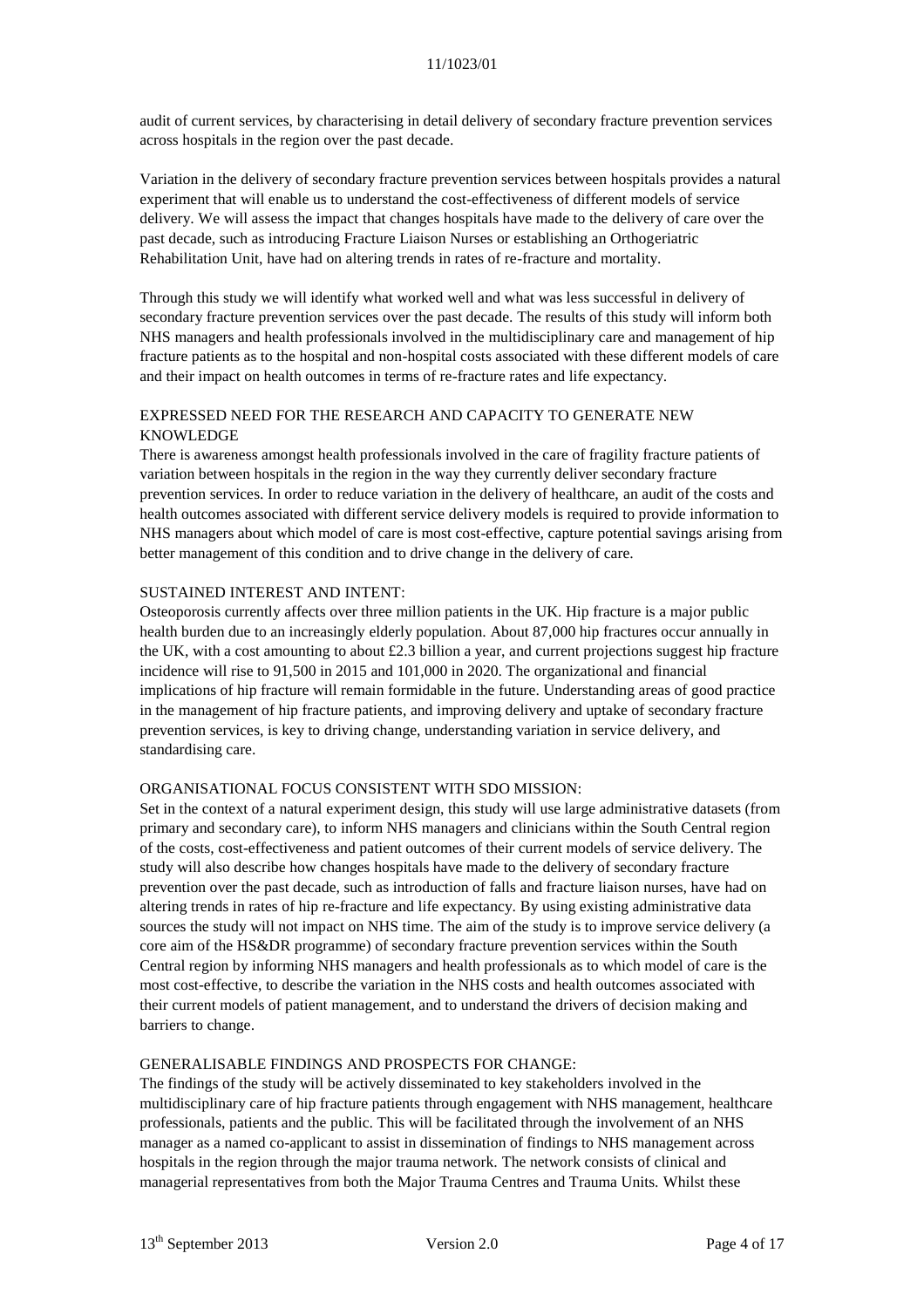networks focus on major trauma they do bring together the people relevant to fragility fracture care. The NHS Buckinghamshire and Oxfordshire Cluster hold a Fragility Fracture Development and Implementation group with relevant local clinical and managerial colleagues, and the NHS manager will use this environment to share details and results of this study.

The findings from this study will be disseminated to health professionals through collaboration with the FRISCY network. This network includes clinicians from a wide range of disciplines including: Rheumatologists, GPs with a special interest in Osteoporosis, Trauma Surgeons, Fracture Liaison Nurses, Anaesthetists, Geriatricians, Orthro-geriatricians, Endocrinologists and Nurse Trauma Consultants.

Meaningful PPI representation will ensure the findings of the study are readily available and interpretable to the wider patient and public community. We aim to identify a panel of patients to provide patient representation on this study. We have identified a hip fracture patient who has agreed to provide patient representation for this study. The National Osteoporosis Society (NOS) are fully supportive of this study and have committed to assist in publicising the work and main findings, and in identifying further patient representation through volunteers in the local Oxford Support group.

Establishing areas of good practice in service delivery that relate to improved health outcomes, but particularly drivers of cost-savings, will lead to actionable findings that aim to remove unwarranted variation and improve the delivery of secondary fracture prevention services within the South Central region and guide best practice across the whole NHS.

## **METHODS**

### CONCEPTUAL FRAMEWORK:

A Natural Experimental Study to evaluate unplanned variation in secondary fracture prevention across all hospitals in the South Central region that treat hip fracture patients, to analyse the impact of different service delivery models on costs and health outcomes, and to determine the cost-effectiveness of the different models of care.

### RESEARCH QUESTIONS:

- 1) Characterise the way hospitals in the South Central region have provided secondary fracture prevention services for hip fracture patients over the past decade
- 2) Identify the reasons why hospitals chose their specific model of service delivery and assess barriers to change
- 3) Establish the cost-effectiveness of different hospital models for delivery of secondary fracture prevention
- 4) Evaluate the impact that changes to the delivery of secondary fracture prevention have had on health outcomes by altering trends in hip re-fracture rates, NHS costs and life expectancy

### STUDY SAMPLE:

This study will use two sources of routinely collected data from the UK General Practice Research Database and the English Hospital Episode Statistics database. Both are large national datasets that capture actual NHS patient activity within primary and secondary care settings, allowing us to contextualise changes and trends affecting all organisations during this period, as well as regional variation within South Central:

1) A cohort of hip fracture patients from the UK General Practice Research Database (GPRD) from 1999 to 2011 identified using READ/OXMIS codes. The GPRD comprises of computerised records of all clinical and referral events in both primary and secondary care in addition to comprehensive demographic information, medication prescription data, clinical events, specialist referrals, hospital admissions and their major outcomes, in a sample of 6.5 million patients from 433 contributing practices, chosen to be representative of the wider UK population. The GPRD dataset has been linked to data from the Hospital Episode Statistics (HES) database, which holds information on patients admitted to NHS hospitals in England, either as day cases or ordinary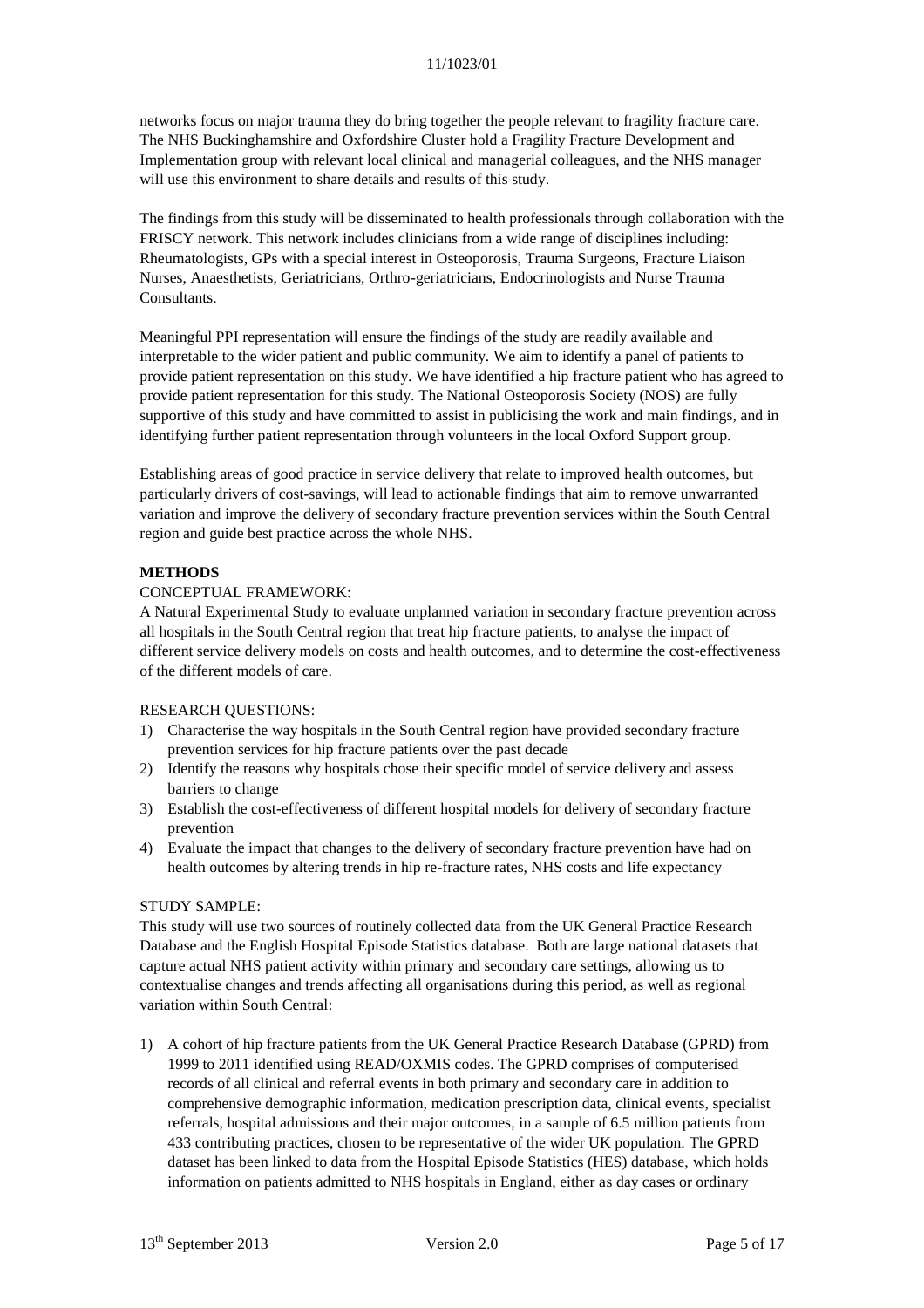admissions. We will obtain additional information on a subset of patients with data recorded in the HES database. To ensure we capture primary hip fractures, we will look at data from the preceding three years to ensure no prior hip fracture has been recorded, and data from HES will allow us to ascertain the side of surgery through the procedure codes (OPCS4).

2) A cohort of hip fracture patients treated at hospitals in the South Central region using English National Hospital Episode Statistics (HES) data linked to national mortality data from 1999 to 2011. The data come from a linked dataset of English national hospital episode statistics and data from death certification built by the team that developed and manages the Oxford record linkage study. The HES dataset includes records of all inpatient episodes undertaken in National Health Service (NHS) trusts in England, including acute hospitals. Information about deaths comes from death certificates held by the Office for National Statistics. This information includes the date of death and the causes of death, which were coded by the Office for National Statistics using the ninth and tenth revisions of the international classification of diseases (ICD-9 and ICD-10). A cohort of hip fracture patients (4260 patients per year in South Central) will be identified through OPCS4 operation codes and ICD diagnostic codes. The hospital provider code will allow identification of the 11 hospitals in the region.

#### PRIMARY OUTCOME: Second hip fracture

SECONDARY OUTCOMES: Mortality, non-hip fragility fracture, overall rate of hip fracture

#### OVERVIEW OF RESEARCH METHODS

The project will begin by characterizing in detail the way each hospital in the region has provided secondary fracture prevention for hip fracture patients over the past decade. This information will be obtained through approaching health professionals involved in the care of hip fracture patients working in hospitals in the region. Qualitative research methods will be used to ascertain the reasons why hospitals have adopted their current models of care, and to identify barriers to changes in service delivery. A health economics analysis will enable us to establish the cost-effectiveness of each hospitals model of providing secondary fracture within the region. Using a Natural Experimental design, interrupted time series analysis will evaluate the impact changes to the delivery of secondary fracture prevention has had on improving health outcomes.

### CHARACTERISING SECONDARY PREVENTION OF HIP FRACTURE ACROSS HOSPITALS IN SOUTH CENTRAL (*Work Stream 1*)

The first phase of this project is to comprehensively describe and explore the variation and disparity in secondary fracture prevention services offered to hip fracture patients across hospitals in the South Central region. Through the FRISCY network, we will approach health professionals involved in the frontline care of hip fracture patients working in hospitals in the South Central region. We will also contact the Human Resources departments for information on when staff were employed. Each of the 11 hospitals will be characterised in detail according to the way they currently deliver secondary fracture prevention services for hip fracture patients, and changes made to service delivery over the past decade. Characteristics and their date of implementation can include any of the following: Integration of falls and osteoporosis services across primary and secondary care, Orthogeriatricians, Fracture liaison Nurses, Falls Nurses, DXA scanners, Rehabilitation on acute ward or Geriatric Orthopaedic Rehabilitation Unit. Characteristics and date of implementation will be obtained from health professionals who will remain blinded to the study outcomes (re-fracture rates and mortality after the intervention) until the end of the study. In each hospital, a historical evolution of purchase and provision of services for hip fracture patients will be assembled to take account of wider changes such as vertical integration of services.

The study will be undertaken in each of the 11 acute NHS hospital trusts within the South Central region (**Figure 1**): Wexham Park Hospital (Slough), Royal Berkshire Hospital (Reading), Milton Keynes General Hospital, Stoke Mandeville Hospital (Aylesbury), North Hampshire Hospital (Basingstoke), Queen Alexandra Hospital (Portsmouth), Southampton General Hospital, Royal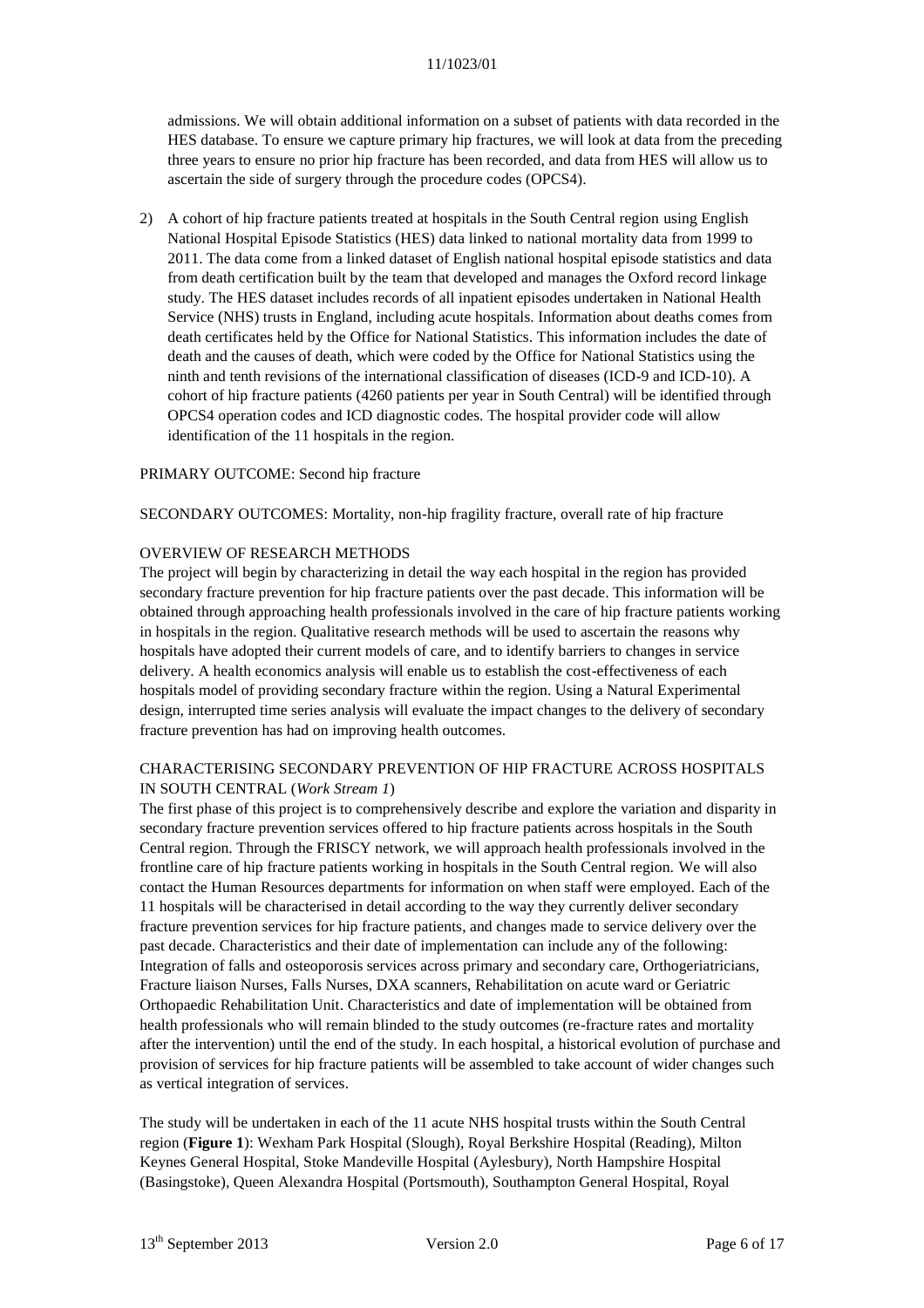Hampshire County Hospital (Winchester), St. Mary's Hospital (Isle of Wight), John Radcliffe Hospital (Oxford), Horton Hospital (Banbury).

Throughout the region, contrasts exist between hospitals according to the type of secondary fracture prevention service they had in place during the study observation period (1999 to 2011). Contrasts include: hospitals with no fracture prevention service over the entire observation period (Wexham Park and Horton); transient provision of a fracture liaison service (2005-8) with continuous orthogeriatric care since 2007 (Southampton); exclusive orthogeriatric care since 2007 without any fracture liaison service (Reading); a fracture liaison service (since 2008), orthogeriatric care (2009 onwards) and full fracture prevention service (from 2011) (Oxford). To provide greater clarity of the type of fracture liaison service two outlines are provided below (Oxford and Reading). Clinicians at each hospital were asked to briefly describe the major changes that have occurred to the care of hip fracture patients over the past decade and why these changes occurred.

**Figure 1.** Hospitals in the South Central region that treat hip fracture patients (annual number of hip fractures)



### *John Radcliffe hospital (Oxford)*

Clinicians in the front line care of hip fracture patients became aware of the potential clinical benefits and accumulating evidence of the cost effectiveness of a Fracture Liaison Service so took it upon themselves to build a business case for the Primary Care Trust in order to introduce changes to the care of patients. The main change occurred in April 2007 when a Service Level Agreement (SLA) was reached between the Oxford Radcliffe Hospitals and Nuffield Orthopaedic Centre to provide a Fracture Liaison Service.

The service consists of an Osteoporosis & Fracture Liaison Clinical Nurse Specialist and a Specialist Practitioner - Osteoporosis Fracture Liaison Nurse Specialist who were appointed in May 2008. Their role was to co-ordinate the in-patient care of all incident hip fracture patients admitted to the hospital. The patient assessment consists of medical, lifestyle and dietary history, with a detailed osteoporosis risk screening, and referral as appropriate to the Metabolic Bone Clinic with a Bone Mineral Density (BMD) scan and to other specialist areas, such as the Falls Service. Locum orthogeriatricians were appointed in November 2009. They are based on the trauma ward to support the care of hip fracture patients. As of October 2011 further changes to the Fracture Prevention Service have been introduced, including out-patient trauma clinics case finding and assessment by the FLN, and follow up and monitoring of hip fracture patients at 3-months, and 1, 2, 3 and 5-years follow up.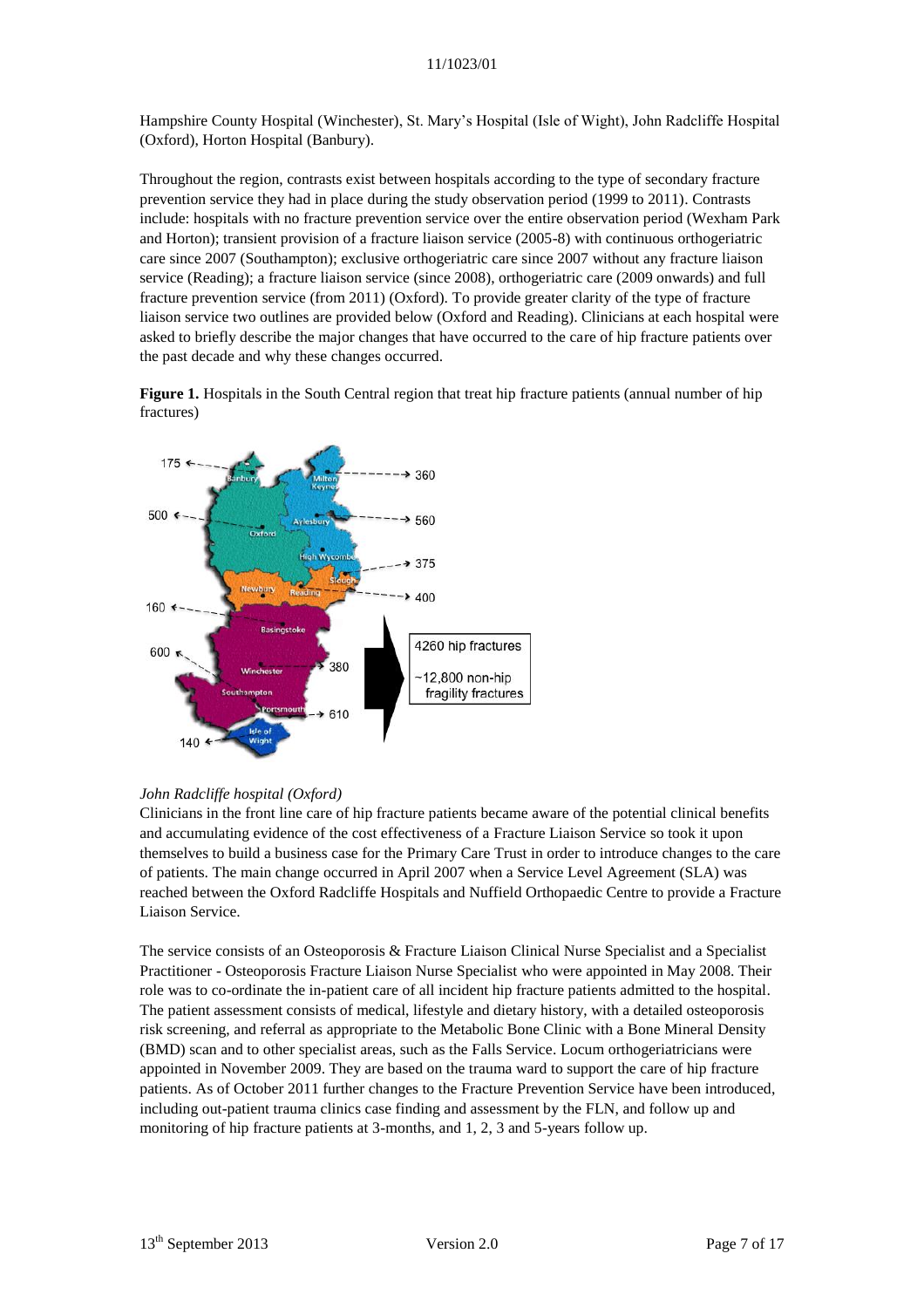In summary, there are three time points of interest: a) the appointment of Fracture Liaison Nurses in May 2008; b) appointment of orthogeriatricians in November 2009; c) Monitoring of patients in October 2011.

#### *Royal Berkshire Hospital (Reading)*

Looking back over the past decade the major change to the care of hip fracture patients has been the appointment of an Orthogeriatrician in August 2007. Prior to this a liaison service was in place that provided a session a week to Orthopaedics by one of the other Geriatricians. The Orthogeriatric Service at the hospital supports the inpatient care of hip fracture patients (and those elderly patients admitted with other fractures), but the service is not linked to fracture clinics or primary care so those not admitted do not have access to the service. There are currently no fracture liaison nurses or falls nurses at the hospital. Patients are seen by an Orthogeriatrician on the Trauma wards with the care of some transferring to a female Orthopaedic rehabilitation unit (GORU). Upon admission to hospital, all hip fracture patients receive a full osteoporosis assessment, including a DXA scan where appropriate, bone resorptive drugs and a falls assessment. A number of business cases have been put together to make a case for employing a FLN to support the care of all fragility fracture patients including hip fracture, but they have been rejected by the hospital and most recently the PCT.

The involvement of an Orthogeriatrician in the care of hip fracture patients has ensured that the majority of patients admitted with a hip fracture are now seen pre-operatively and the Orthogeriatrician attends the Trauma meetings. This allows the patient to get to theatre quicker and in a better condition by optimizing any pre-operative condition, such as pre-existing medical co-morbidity and acute conditions, ensuring those taking warfarin are identified, and assessing fitness for anaesthesia. Involving the Orthogeriatrician in post-operative care ensures early identification and treatment of complications such as chest-infections and MI. Rehabilitation goals are set with the Orthogeriatrician leading MDT meetings. Monitoring remains an issue as patients are not followed up post-operatively (apart from a postal survey to comply with the NHFD follow-ups at 1.4 and 12 months) to ensure they are adhering to bone resorptive drug therapy.

In summary, the one-time point of interest is the appointment of an orthogeriatrician in August 2007.

### QUALITATIVE RESEARCH (*Work Stream 2*)

The aim of the qualitative study is to: a) ascertain the reasons why each hospital has adopted their current and most recent models of care; b) establish factors that facilitate or act as barriers to changes in service delivery; c) identify the elements of care of hip fracture patients that health professionals think are most effective.

Through the FRISCY network, we will approach key health professionals who specialise in Osteoporosis services involved in delivering secondary fracture prevention at the 11 hospitals in the South Central region. These will include consultant rheumatologists, geriatricians, members of rehabilitation teams, fracture liaison nurses and falls nurses. We will also identify NHS health service managers involved in the planning and commissioning of fracture services through managers in the major trauma network. Purposive sampling will be used to identify 'key informants' in each location and 'snowball' sampling techniques to identify subsequent interviewees. We expect to identify a total of up to 50 professionals, comprising one manager and two-three health professionals at each hospital. Professionals will be approached by email and sent a patient information sheet (Version 3.0,  $13<sup>th</sup>$ September 2013), If the researcher receives no response after two weeks, a follow-up email will be sent. We appreciate that health care professionals and service managers are extremely busy and may receive a large number of emails. Therefore, if there has been no response after the follow-up email, the potential participant will be contacted a final time by phone. If they are unwilling to take part then they will not be contacted again. The recruitment procedure will follow the Recruitment Standard Operating procedure (SOP Version 1.0).

Written informed consent will be taken on the day of the interview and will be witnessed by the researcher. We expect that nearly all of the professionals approached will agree to be interviewed; the sample size of 50 interviewees will be sufficient for us to make comparisons between centres with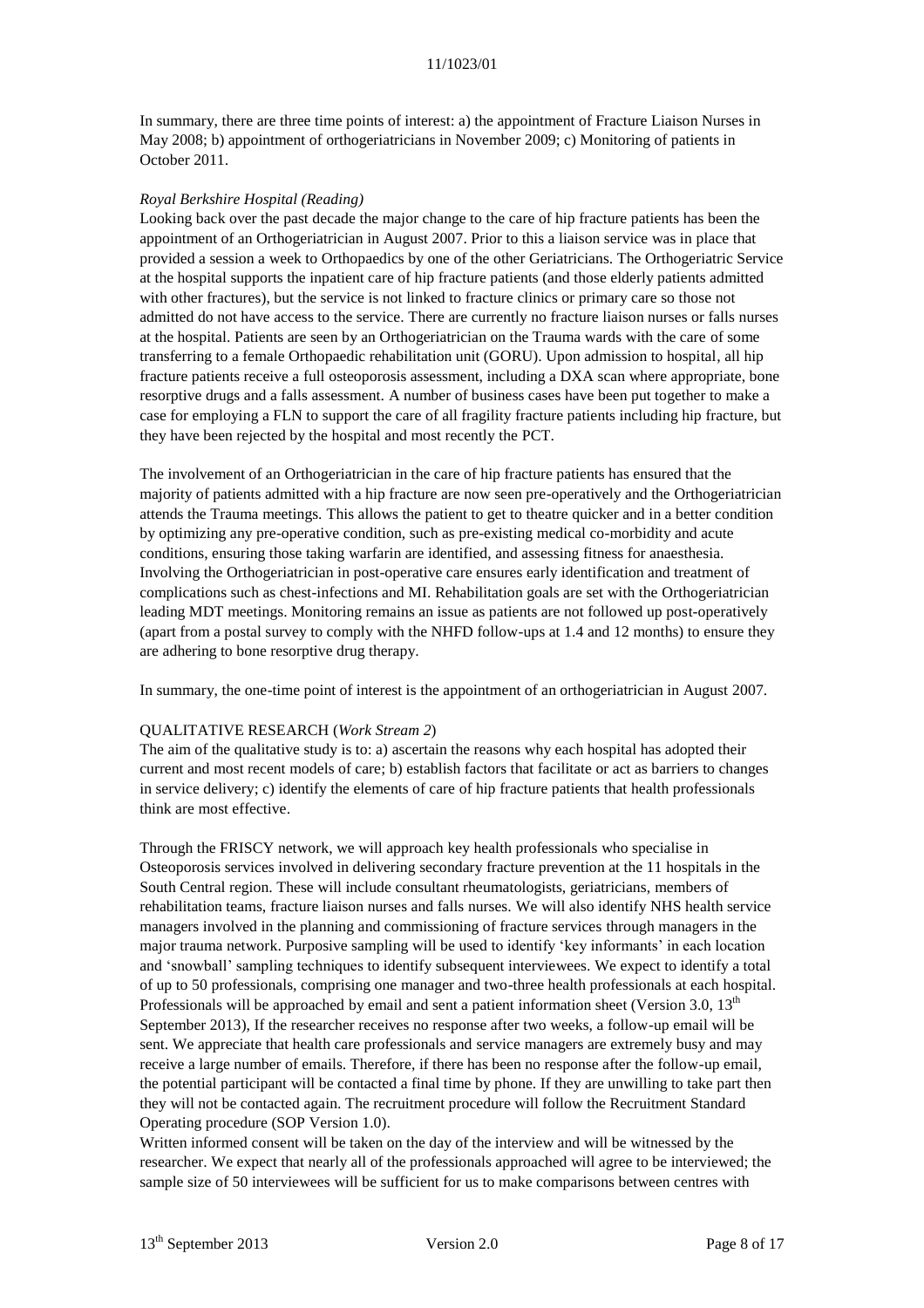different models of care as well as to make comparisons between professional groups (e.g. orthogeriatricians versus fracture liaison nurses).

We will conduct qualitative, one-to-one interviews with key stakeholders (such as NHS managers, clinicians, rehabilitation teams, nurses and GPs) to identify the reasons for any changes to service delivery models; to find out factors that facilitate or impede change in service delivery; and to find out what health professionals think are the most effective elements of their secondary fracture prevention services. We will use the theoretical framework of Normalisation Process Theory (NPT) to help identify barriers to change within this context<sup>[26](#page-15-18)</sup>. Face-to-face interviews will enable us to obtain candid information about the processes that led to different models of service provision and professionals' perceptions of those models. In some cases, it may not be possible to arrange a face-to-face interview and a telephone interview may be conducted instead.

The interviewer will use a structured 'topic guide' to ensure that similar questions are asked of all participants. Topic guides will be developed by the study team in collaboration with stakeholders that will include PPI. Although based around a topic guide, interviews will be flexible enough to allow the interviewer and participant to pursue additional lines of relevant discussion. The first 4-6 interviews will serve as pilot interviews after which the topic guide will be refined. Unless questions and topics change dramatically, then pilot interviews will remain part of the main dataset for analysis. With consent of participants, all interviews will be audio-recorded. Should some participants decline audiorecording then the interviewer will take notes instead.

Audio-recordings will be transcribed, anonymised and imported into the data analysis package Atlas ti. Data will be inductively coded ('indexed') and information transferred onto charts using the 'framework' approach to data organisation<sup>[27](#page-15-19)</sup>. By charting the data in this way, data from professions and centres with different approaches will be compared and contrasted with one another. Analysis will be ongoing as the study progresses, with the qualitative lead double coding 20% of transcripts and working with the interviewer to develop a code list. This list will be refined as the study progresses. Once fully coded and displayed on charts, the data will be mapped and interpreted in light of existing literature and theory about service models, barriers to change and views about effective ingredients in fracture prevention. Through this, an account of the data, including illustrative quotations, will be developed. This will provide information that will help us to understand reasons for variation in models of service delivery that have the potential to affect patient outcome.

### HEALTH ECONOMICS MODELLING (*Work Stream 3*)

### NHS COSTS ASSOCIATED WITH HIP FRACTURES:

Data from HES and GPRD will be used to estimate the hospital and non-hospital costs associated with hip fracture in the year of fracture and subsequent years. Hospital costs will be derived by grouping each hospital episode into a Health Resource Group (HRG). HRGs are a method of classifying episodes with similar levels of resource consumption into the same group. National average costs for each HRG are published annually by the Department of Health<sup>[28](#page-15-20)</sup>. The costs for several non-hospital categories will be derived from readily available national databases and will be multiplied by the respective use of NHS resources. Panel data regression analysis (e.g., fixed effects) $^{29-31}$  $^{29-31}$  $^{29-31}$  will be undertaken to estimate hospital and non-hospital costs conditional on patient characteristics (e.g., age, sex and area deprivation score) and co-morbidities (e.g., Charlson co-morbidity index, previous fractures). The aim is two-fold: 1) provide a set of life-time health cost-profiles that will be useful to NHS managers and researchers, and 2) inform the costs of the different stages of the Markov model described below.

### COST-EFFECTIVENESS OF MODELS OF CARE:

A disease specific Markov model<sup>[32](#page-16-0)</sup> will be developed to evaluate the costs, (quality-adjusted) life expectancy and cost-effectiveness of the different hospital models of care for secondary fracture prevention. Patients reside in one of a finite number of health states and make transitions between those states over time. The Markov health states will be defined according to good practice modelling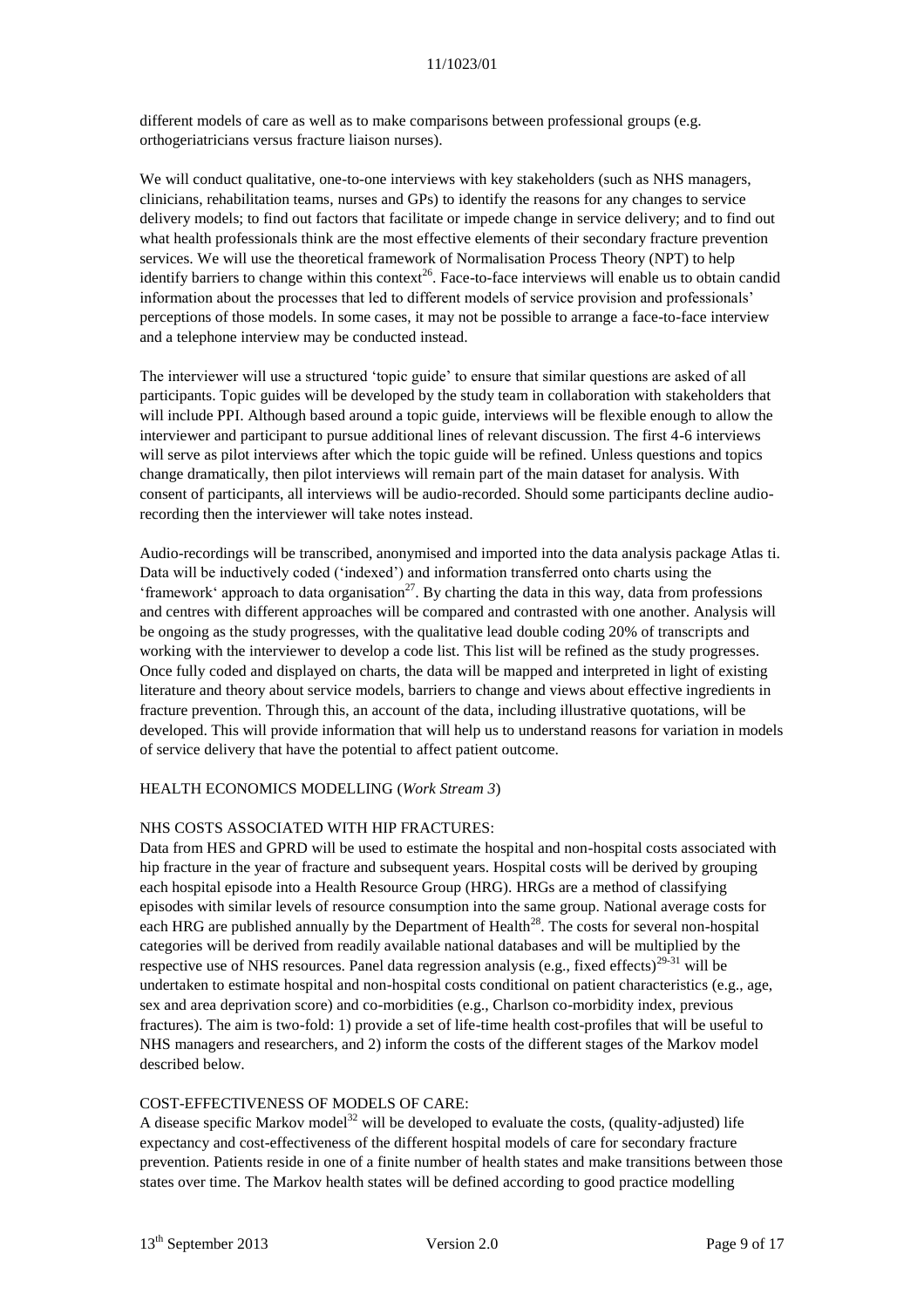guidelines<sup>[33,](#page-16-1)[34](#page-16-2)</sup>. These will reflect the relevant states of health associated with hip fractures (e.g. primary hip fracture, secondary hip fracture, death) and the impact of the models of care (e.g. bone protection therapy, discharge method (home or care home)). Figure 2 shows an example of the possible structure of the Markov model. The specification of the health states will be informed by the analysis of the HES/GPRD datasets, targeted literature searches, but in particular from discussion with clinical experts. Transition probabilities will determine the probability of remaining in a particular state or transiting into another. These will be informed by survival analyses of the HES-mortality linked dataset and relevant targeted literature searches. As part of these searches, we will be looking at referrals to nursing homes or home care following primary hip fracture and, complemented with the HES/GPRD data, help determine their impact on the likelihood of subsequent hip fractures. Relative effectiveness measures will be applied to the transition probabilities to model the impact of the different models of care. The choice of cycle length will be determined by the timing of events concerning the natural history of patients with hip fracture. The structure of the Markov model, the data used, and any simplifying assumptions made during its construction will also be checked with clinical experts.

**Figure 2.** Possible Markov model structure



Costs and utility scores will be assigned to each health state. Costs associated with hip fractures will be obtained from the HES and GPRD datasets as described above. Costs associated with the different models of care will be obtained from the hospitals. NHS resource use associated with the treatment pathway of hip fracture patients will be identified and valued using appropriate data sources. Utility scores provide the weights required to calculate the Quality-adjusted Life Years (QALYs) of the different models of care under evaluation<sup>[35](#page-16-3)</sup>. These scores express the quality of life associated with a health state on a scale from 0 (dead) to 1 (perfect health). We will search the literature for data sources on utility scores and consider their synthesis to inform the different health states being modelled. The impact of the different models of care will be modelled by multiplying their relative effect by the transition probabilities between health states associated with the baseline model of care. Once the Markov model is built, we will simulate the transition of a cohort of hip fracture patients through the health states over time, to estimate expected costs and outcomes. All costs and effects will be discounted beyond the first year of simulation using recommended discount rates. Probabilistic sensitivity analysis will be used to propagate parameter uncertainty and quantify it in the resulting pairs of costs and effects<sup>[36](#page-16-4)</sup>. Cost and effect results will be reported as means with 95% credible intervals. Incremental cost-effectiveness ratios (ICERs) for the different models of care will be calculated by dividing the difference in costs by the difference in effects and will be depicted on the cost-effectiveness plane<sup>[37](#page-16-5)</sup>. Cost-effectiveness acceptability curves will also be used to represent the decision uncertainty<sup>[38](#page-16-6)</sup>. These show the probability that a model of care is cost-effective for given values of the amount that the decision maker is willing to pay for an additional unit of outcome. The value of information approach will be used to identify key model inputs for which there would be gain from reducing uncertainty by collecting more data in a subsequent study<sup>[39](#page-16-7)</sup>.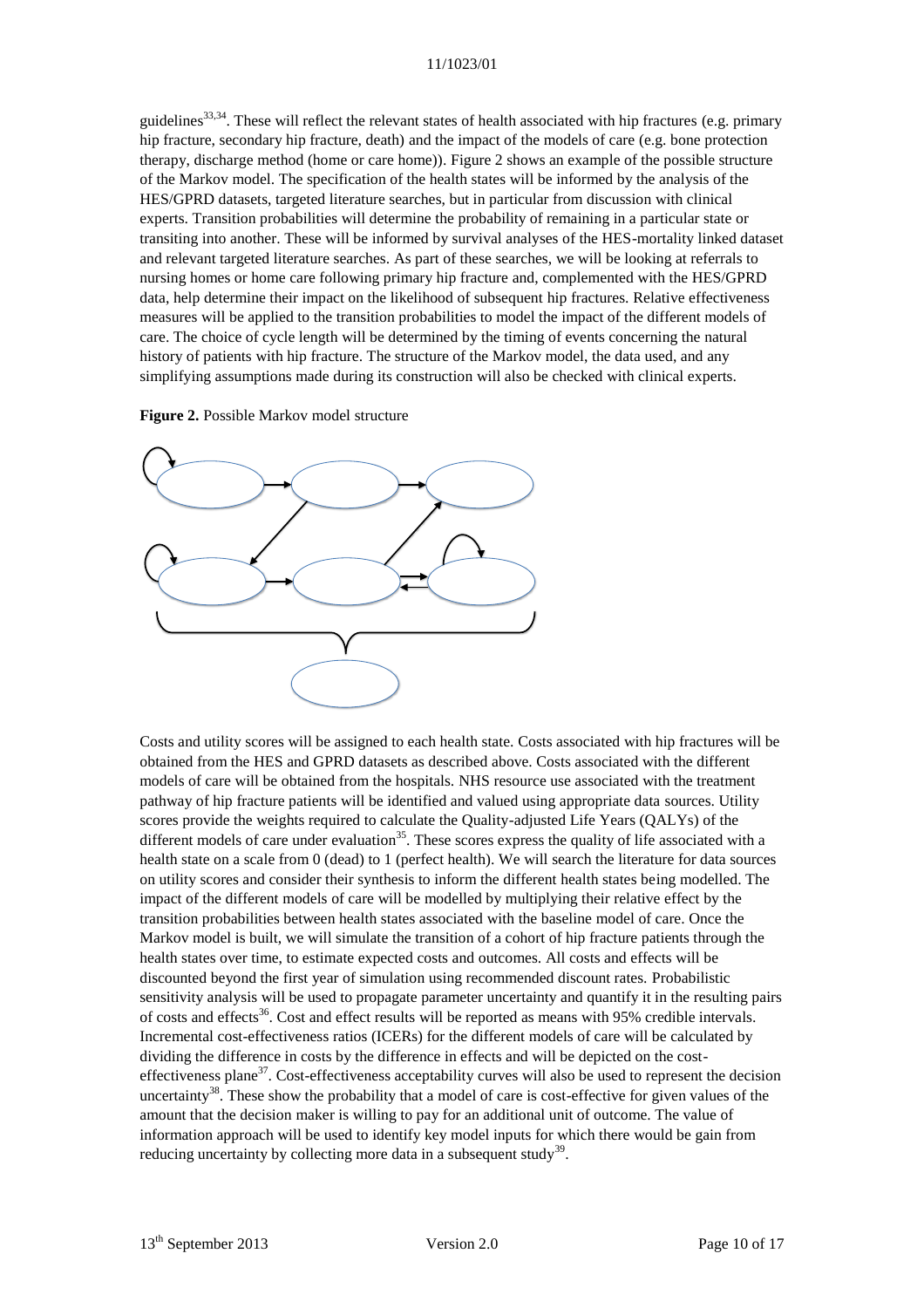The Markov model will be evaluated following the recommendations from modeling guidelines $^{33,34}$  $^{33,34}$  $^{33,34}$  $^{33,34}$ . Face validity will be performed by checking whether its assumptions, structure and results are reliable, sensible and can be explained intuitively. Internal validation will be performed by undertaking sensitivity analyses using extreme or null values of parameter inputs to assess whether the results are reasonable. Further validation will entail comparing model outputs with data used to inform it. External validation will be performed by comparing the results of our model with those from other independent models that have addressed similar questions.

### NATURAL EXPERIMENT TO EVALUATE CHANGES TO DELIVERY OF SECONDARY FRACTURE PREVENTION (*Work Stream 4*)

A Natural Experimental study design<sup>[25](#page-15-17)</sup> will be used to evaluate the impact that changes hospitals in the region have made to the way they deliver secondary fracture prevention services for hip fracture patients, have had on a range of health outcomes. The hospital will be the unit of analysis and each of the 11 hospitals in the South Central region will be analysed individually.

The primary exposure ('intervention') is the change a hospital has made to delivery of secondary fracture prevention. The intervention and date it occurs will be different for each hospital in the region. For example, at the Royal Berkshire Hospital in Reading the change (intervention) occurred in August 2007 with the appointment of an orthogeriatrician. A natural experimental design is a valid methodological approach to evaluate the impact of a range of events, policies and interventions which are not under the control of researchers, but which are amenable to research which uses the variation in exposure that they generate to analyze their impact on health outcomes<sup>[25](#page-15-17)</sup>. The model will incorporate a 'lag time' from the intervention date to allow time for it to take effect.

A non-exposed ('control') group will provide an indication of what would have happened in the absence of the intervention (known as a counterfactual) matched on the index date. Within the South Central region there are two hospitals that have not provided secondary fracture (Wexham Park Hospital and Horton Hospital, Oxfordshire) that will provide control groups. We will also use the overall trend in outcomes across all hospitals in the South Central region as a control comparison.

Each hospital will be analysed using an interrupted times series design<sup>[40,](#page-16-8)[41](#page-16-9)</sup>, using repeated measures before and after the intervention to control for secular changes. Using this design, each hospital acts as its own control. In interrupted times series studies, sample size calculations are related to the estimation of the number of observations or time points at which data will be collected<sup>[40](#page-16-8)</sup>. According to the quality criteria of Ramsey et al, at least 10 pre- and 10 post-data points would be needed to reach at least 80% power to detect a change (if the autocorrelation is  $>0.4$ )<sup>[42](#page-16-10)</sup>. Our outcomes will be estimated at monthly intervals and, as autocorrelation is unknown, we will allow at least 2 years either side of the date of interest (24 pre and 24 post-data points).

A cohort of primary hip fracture patients will be identified for each hospital in the region using the HES data linked to National Statistics mortality data. Data on outcomes are measured at equally spaced intervals over the time period of interest (1999 through to 2011). Outcomes of interest will include the monthly proportions of second hip fractures (primary outcome) and deaths and other non-hip fragility fractures (secondary outcomes). Using the interrupted times series approach, we estimate the trend in the rates of outcome prior to the intervention, and after the intervention, and test for changes pre- and post- intervention in a) the overall (absolute rate) of outcome, and b) the slope of the trend in rates of outcome (see Figure 3). Analyses will control for case-mix including adjustment for the following confounding variables: age, gender, area deprivation, Charlson co-morbidity index.

Segmented linear regression models will be used to estimate the monthly proportions of outcomes. Controlling for baseline level and trend, the models estimate changes in levels and trends of rates after the change in service delivery. The regression model includes terms to estimate the pre-existing level for each rate in the first month of the observation period (intercept), trend in the rate before the intervention was introduced, change in level of the rate after the intervention, and change in trend after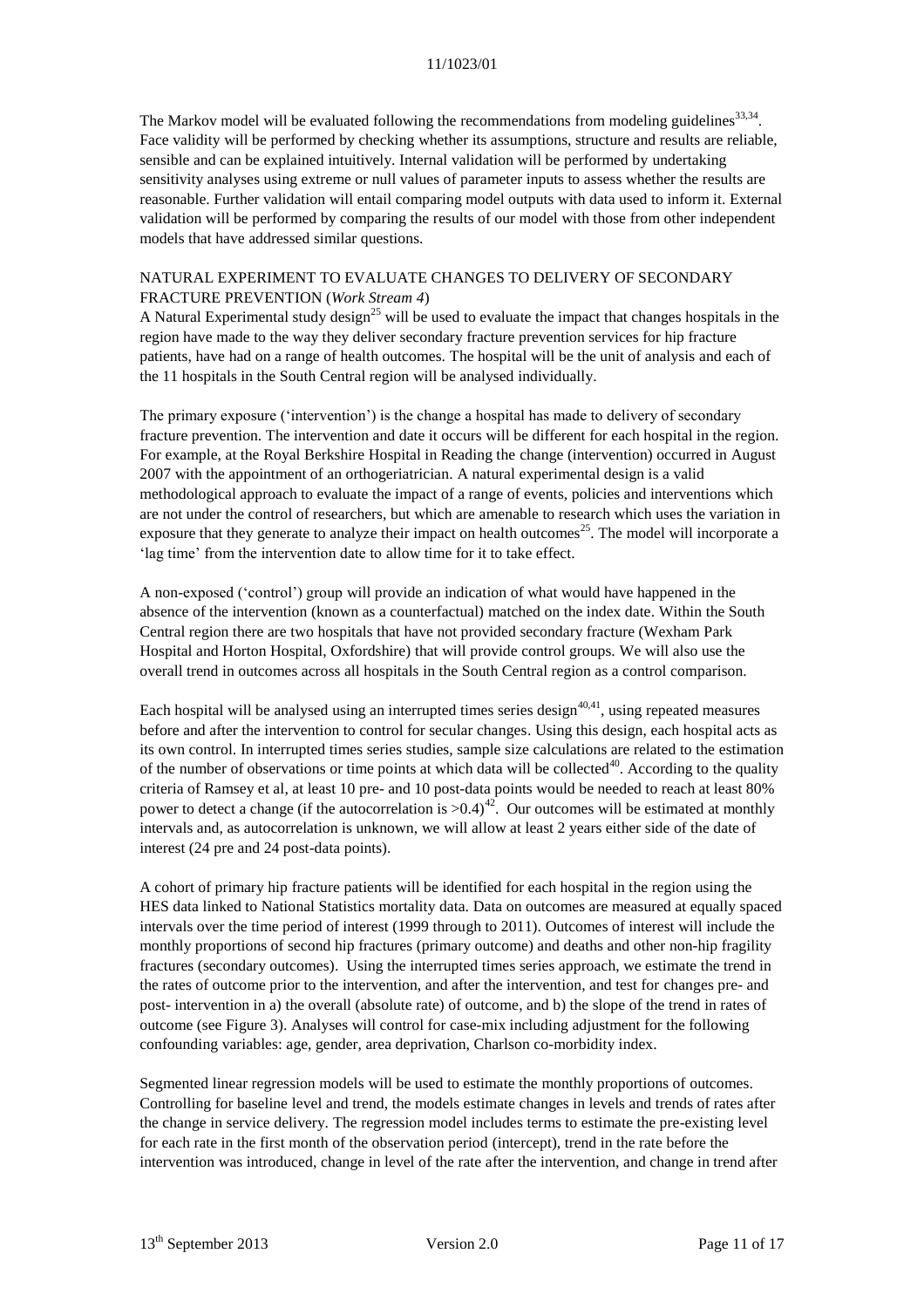intervention. For hospitals where there is more than one intervention (change to service delivery), the models will include additional covariates of the second intervention and time since second intervention<sup>[43](#page-16-11)</sup>. The models can also cope in situations when the intervention takes time to affect the outcome (lag times), and in this situation we will consider taking that time period out of the analysis<sup>[44](#page-16-12)</sup>. For each time series model we will include an extensive pre-intervention period to control for biases in level and trend at baseline. Cox proportional hazards regression modeling will be used to obtain incidence rates for outcomes of time to second hip fracture and mortality. Analyses will be repeated on two separate cohorts of primary hip fracture patients – a pre-intervention cohort and post-intervention cohort. Analyses will be adjusted for potential confounding variables including age, sex, area deprivation score and Charlson co-morbidity index. Patients are censored on date of the outcome of interest, date of death, date of loss to follow up, or end of study period.





NATURAL EXPERIMENT TO EVALUATE THE EFFECT OF NATIONAL GUIDELINES Using an interrupted time series approach we will examine the effect national guidelines have had on altering trends in re-fracture rates and life expectancy. The primary exposure of interest (intervention) is the date national guidelines were issued which include: *a)* British Orthopaedic Association (BOA) Blue Book (Sept 2007[\)](#page-14-0)<sup>1</sup>; *b*) NICE Technology Appraisal 161 (Oct 2008)<sup>[13](#page-15-6)</sup>; *c*) NICE Technology Appraisal 87 (Jan 2005)<sup>[45](#page-16-13)</sup>; *d*) NICE Clinical Guideline 21 (Nov 2004)<sup>[15](#page-15-7)</sup>.

The dataset we will use for this analysis is from the GPRD using a cohort of all primary hip fracture patients in England. The advantage of using the GPRD database is that it allows us to control for a wider range of potential confounding variables, such as medication use and co-morbidities. Additional outcomes can also be included such as the proportions of patients taking bone strengthening drugs (bisphosphonates), and other types of non-hip fragility fractures recorded in a primary care setting. Methods of analysis are the same as those described earlier.

### RESEARCH OUTPUTS:

Throughout all stages of this project, we will engage with key stakeholders including NHS managers, healthcare professionals, patients and the public for interpretation, dissemination and direct communication of the main findings. This will be facilitated through involvement of an NHS manager as a co-applicant, collaboration with the FRISCY network, support of the National Osteoporosis Society, and PPI representation. Through the qualitative component of this grant, we will listen to the views of health professionals and NHS managers as to the perceived barriers to changing service delivery, and use this knowledge to modify the way we present the results of the main findings of the study to key stakeholders. Findings will be fed back to stakeholders at individual hospitals, published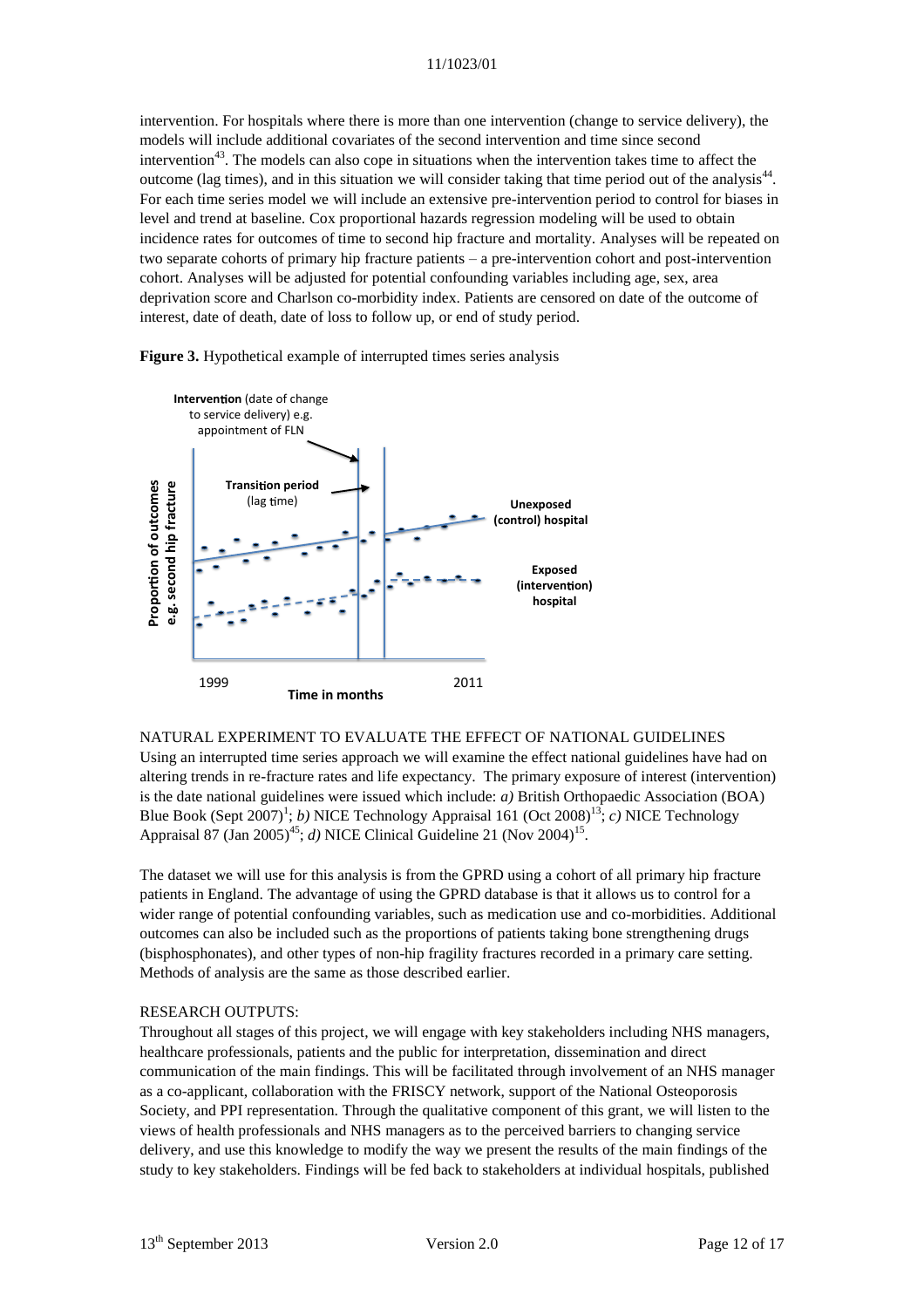in peer-reviewed journals and at national conferences. Study progress will be regularly fed back to members of the FRISCY network at their half yearly meetings. A final and full research report detailing all the work undertaken and supporting technical appendices, an abstract and an executive summary will be provided at the end of the study. A set of PowerPoint slides will be provided presenting the main findings from the research for use of members of the research team and others in disseminating research findings to the NHS.

# **CONTRIBUTION TO COLLECTIVE RESEARCH EFFORT AND RESEARCH UTILISATION**

This project adheres to the aims of the NIHR Health Services & Delivery Research programme by focusing on the research needs of NHS managers and building capacity amongst those who manage, organise and deliver services to use research to improve the organisation and delivery of secondary fracture prevention services after hip fracture.

Within the South Central region it has been established that there is considerable variation in the way hospitals treat and manage hip fracture patients and provide and co-ordinate secondary fracture prevention services. There is a research need to inform NHS management and health professionals involved in the care of hip fracture patients as to why this variation exists, the impact it has on health outcomes, associated costs to the NHS and which models of care are more cost-effective. The recent publication of the NHS Atlas of Variation has highlighted the importance of addressing and reducing unwarranted variations in healthcare activity and expenditure.

Through this project we aim to characterise the way hospitals in the South Central region have provided secondary fracture prevention services over the past decade, to establish the costeffectiveness of the different models for delivery of secondary fracture prevention services, and evaluate the impact that changes to the delivery of care (e.g. appointment of orthogeriatrician) have made on altering trends in rates of second hip fracture, NHS costs and life expectancy.

Throughout this project we will engage with all important stakeholders including NHS management, Healthcare professionals, patients and the public. An NHS manager involved in the delivery of Trauma and Specialist surgery at the Oxford Radcliffe Hospitals NHS trust is a named co-applicant on this grant who will assist in interpreting the data and dissemination of findings to NHS management across hospitals in the region through the major trauma network.

Through collaboration with the FRISCY network we will present and disseminate the results of the study to healthcare professionals working in hospitals across the South Central region who are involved in the multidisciplinary care of hip fracture patients with a special interest in improving secondary fracture prevention services. The clinical lead for the FRISCY network is a named co-applicant on this grant and we will seek support from health professionals in the network to characterise delivery of secondary fracture prevention across hospitals in the region over the past decade, and for interpretation of the main findings.

We recognise the importance of meaningful PPI Involvement and have worked collaboratively with the PPI Officer at the NIHR RDS South Central to identify individuals to become involved. We have identified, through the RDS, a lay person with broad experience of writing plain English summaries to review and amend our lay summary. We have taken these comments on board and amended our summary accordingly. We are keen to involve not only patients, but carers of people who have experienced a hip fracture. We appreciate their perspective will be slightly different, especially as up to 50% of people with hip fractures have evidence of cognitive impairment and therefore we consider this to be vital to bring a broad level of understanding. The National Osteoporosis Society have signaled they are keen to support our research by helping to identify a carer to join the steering group and to help disseminate the findings of this research. PPI will help to improve the scientific quality through informing the study design, interpretation and dissemination of the findings.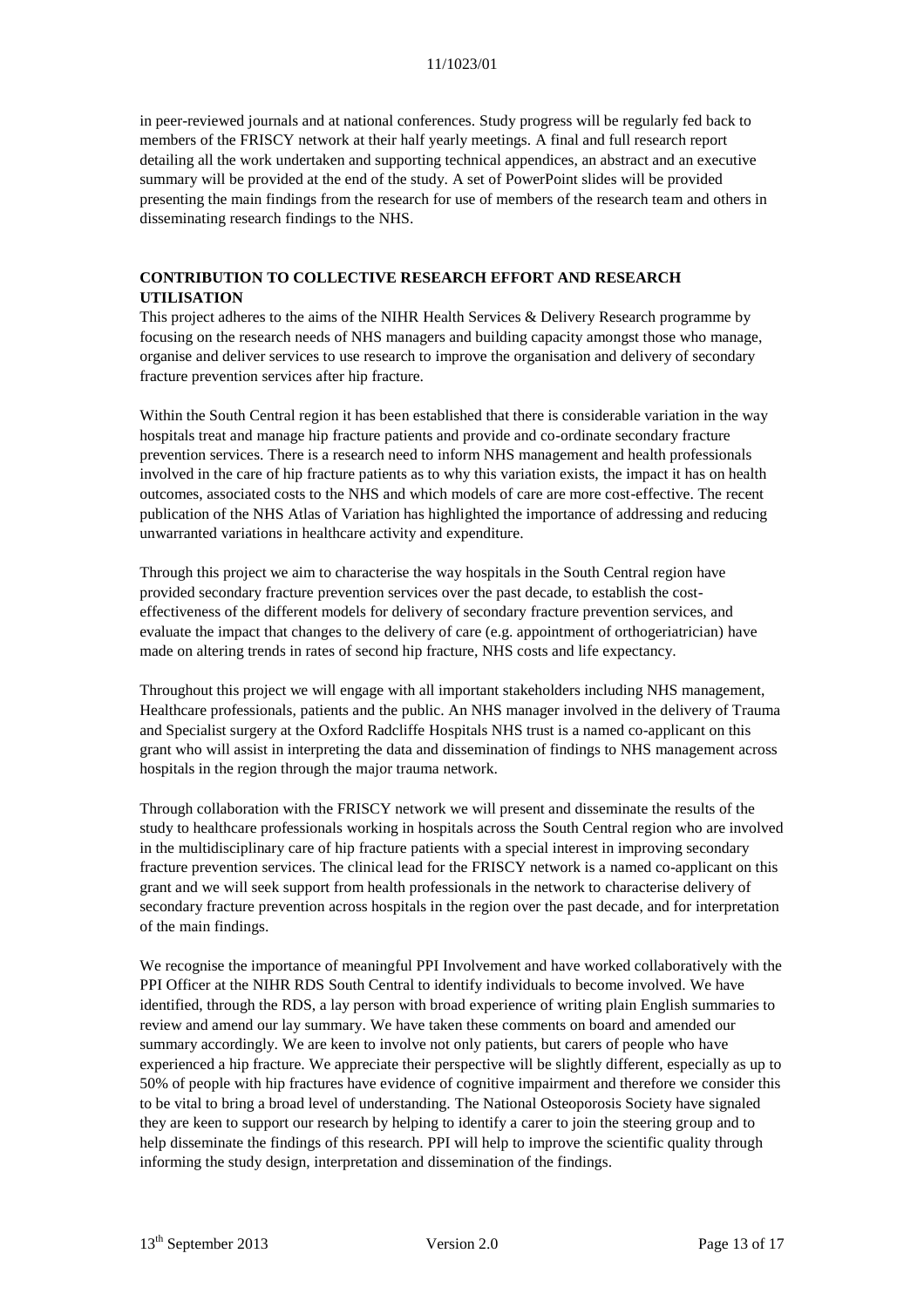We have identified a person who has experienced a hip fracture and, with the support of the RDS PPI Officer, they been given information on how they can be involved, the type of support available to them and ascertained if they require any further support, such as training, to help in this role. Using the INVOLVE guidance, we have identified a variety of resources to help them in this role and have offered payment for both time and expenses. They have been invited to a meeting with some of the members of the steering group, the PI and the PPI Officer to help introduce them to the team and to welcome them into the project. They are willing to be involved in the steering committee. A carer is still to be identified, but once they have been found, they will be invited to join this meeting. Through the involvement of a hip fracture patient and carer, we will listen to their ideas regarding interpretation and dissemination of findings. It is important to us that the findings of this study are readily available and interpretable by not only health professionals and NHS management, but also the wider patient and public community.

We shall disseminate the findings of the study in peer-reviewed journals, at national and international conferences, and inform learned societies in osteoporosis (National Osteoporosis Society, Arthritis Research UK), rheumatology (British Society for Rheumatology), geriatrics (British Society of Geriatrics) and orthopaedics (British Orthopaedic Association) of what we have learnt regarding both clinical and cost-effectiveness in the delivery of secondary fracture prevention services across the South Central region.

The project will be conducted within the research infrastructure of the Oxford NIHR Musculoskeletal Biomedical Research Unit (BRU) which has been successful in receiving renewed funding for five years from April 2012. A key theme is to improve outcomes of patients presenting with osteoporotic fractures. This study fits well within the broad work in the department at the Oxford NIHR Musculoskeletal BRU in improving the care of the trauma patient and will build on the research infrastructure already in place.

## **APPROVAL BY ETHICS COMMITTEES**

In order to conduct a service evaluation (work stream 1) we will obtain R&D approval for the 11 hospitals from each NHS Trust, for example the Oxford Radcliffe Hospitals NHS Trust. To conduct qualitative interviews with NHS staff (work stream 2) we will obtain necessary permissions from the University of Oxford's Research Ethics Committee and local R&D offices; research solely with NHS professionals as participants no longer routinely requires NHS REC approval. A study protocol will be submitted to the ISAC (Independent Scientific Advisory Committee) for approval to use and publish GPRD data (work streams 3 and 4). NHS REC approval is not required for the use of anonymised routinely collected datasets such as HES and GPRD.

### **PROJECT MANAGEMENT**

Joint applicants from different institutions will communicate through regular (3-monthly) project steering group meetings to be held in Oxford. A dedicated part-time project manager will be appointed to assist with the day-to-day running of the project. A project advisory group will be established with an independent chair that will meet on a 6-monthly basis.

#### **PUBLIC USERS / PUBLIC INVOLVEMENT**

We recognize the importance of meaningful PPI Involvement and have worked collaboratively with the PPI Officer at the NIHR RDS South Central to identify individuals to become involved. We have identified, through the RDS, a lay person with broad experience of writing plain English summaries and invited her to review and amend our lay summary. After reviewing this she commented that she felt the research appeared to be very worthwhile, with a great potential benefit to many patients. She suggested that it might be useful to amend the summary slightly as she was concerned that the consequence of dying as a result of a fall-related fracture needs to be treated with sensitivity and this should be reflected in the patient information leaflet given to participants. We have taken these comments on board and amended our summary accordingly. The final patient information leaflet will also reflect these comments once it has been drafted by our lay contributors.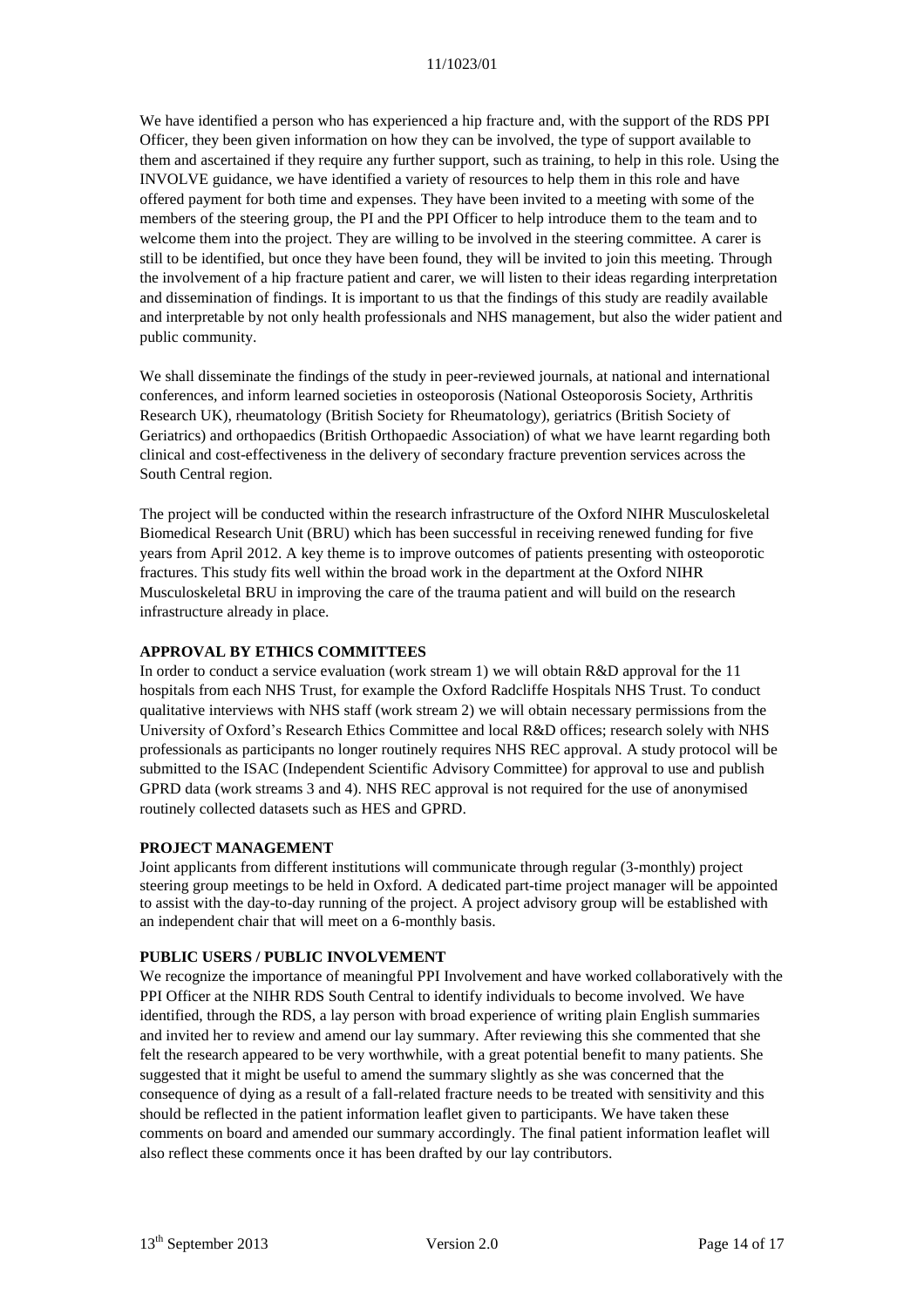We are keen to involve not only patients, but carers of people who have experienced a hip fracture. We appreciate their perspective will be slightly different, especially as up to 50% of people with hip fractures have evidence of cognitive impairment, and therefore we consider this to be vital to bring a broad level of understanding. PPI will help to improve the scientific quality through informing the study design, interpretation and dissemination of the findings. The National Osteoporosis Society have signaled they are keen to support our research by helping to identify a carer to join the steering group and to help disseminate the findings of this research. As the research develops other areas of collaboration may become apparent. We anticipate that PPI in this project will be part of a fluid process.

We have identified a person who has experienced a hip fracture and, with the support of the RDS PPI Officer, they have been given information on how they can be involved, the type of support available to them and ascertained if they require any further support, such as training, to help in this role. Using the INVOLVE guidance, we have identified a variety of resources to help them in this role and have offered payment for both time and expenses. They have been invited to a meeting with some of the members of the steering group, the PI and the PPI Officer to help introduce them to the team and to welcome them into the project. They are willing to be involved in the steering committee. A carer is still to be identified, but once they have been found, they will be invited to join this meeting. An advert for a carer has been drafted and placed in key clinical areas within the hip fracture clinics, as well as via the National Osteoporosis Society.

In the later stages of this project we will conduct a service user forum, comprising of 8 to 10 individuals that have experienced a hip fracture together with carers. The forums will be conducted twice in order to discuss the top 3-5 models of service delivery. Sessions will be organised and facilitated by a research nurse (recruited from within the FRISCY network) that will take place at least 1 month apart to allow reflection time for services users. At the first forum session, patients and carers will be provided with a plain English description of the top 3-5 service models, sent out in advance, along with information on patient and public involvement in research. In the sessions the research nurse facilitator will foster discussion about the different service delivery models and using consensus techniques will capture service users views about the acceptability of these models in practice. Views will be linked to service users own individual experiences that they will be encouraged to share with others. The group discussion will be recorded on flip-charts and in notes by a scribe who will be present.

At the end of the first meeting, the group's views will be collated and drafted into a brief report that will be sent out to group members after the meeting. One month later the service user forum will be reconvened in order to refine the group members perspective and to work together to produce a report on the acceptability of different models. The report will be posted back to them and applicant feedback will be collected. Each meeting will last around 2 and a half hours, and include a comfort break, refreshments and chance for discussion. Patients and carers will be recruited through the National Osteoporosis Society, and letters of invitation will be sent out to patients identified from the hospitals. Service users will be reimbursed for their time and expenses. In order to recruit service users from hospitals we will obtain agreement from local R&D officers.

### **REFERENCES**

- <span id="page-14-0"></span>**1.** British Orthopaedic Association. *The care of patients with fragility fractures*2007.
- <span id="page-14-1"></span>**2.** Dennison E, Mohamed MA, Cooper C. Epidemiology of Osteoporosis. *Rheumatic Disease Clinics of North America.* 2006;32(4):617-629.
- <span id="page-14-2"></span>**3.** Chesser TJS, Handley R, Swift C. New NICE guideline to improve outcomes for hip fracture patients. *Injury.* 2011;42(8):727-729.
- <span id="page-14-3"></span>**4.** Cooper C, Mitchell P, Kanis J. Breaking the fragility fracture cycle. *Osteoporosis International.* 2011;22(7):2049-2050.
- **5.** Abrahamsen B, van Staa T, Ariely R, Olson M, Cooper C. Excess mortality following hip fracture: a systematic epidemiological review. *Osteoporosis International.* 2009;20(10):1633- 1650.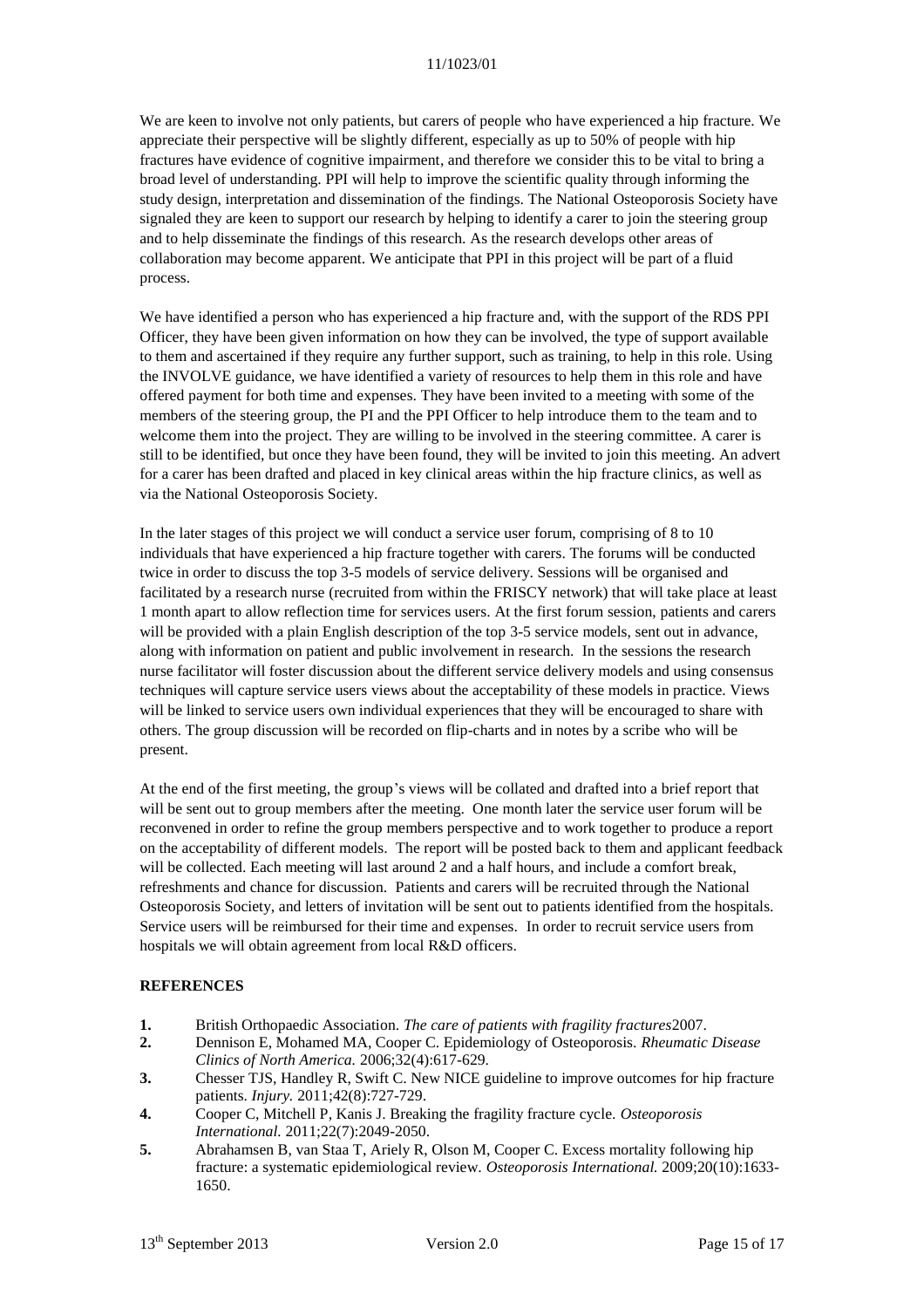- **6.** Johnell O, Kanis JA, Odén A, et al. Fracture risk following an osteoporotic fracture. *Osteoporosis International.* 2004;15(3):175-179.
- <span id="page-15-0"></span>**7.** George GHM, Patel S. Secondary prevention of hip fracture. *Rheumatology.* 2000;39(4):346- 349.
- <span id="page-15-1"></span>**8.** Melton L, Kearns A, Atkinson E, et al. Secular trends in hip fracture incidence and recurrence. *Osteoporosis International.* 2009;20(5):687-694.
- <span id="page-15-2"></span>**9.** Lloyd BD, Williamson DA, Singh NA, et al. Recurrent and Injurious Falls in the Year Following Hip Fracture: A Prospective Study of Incidence and Risk Factors From the Sarcopenia and Hip Fracture Study. *The Journals of Gerontology Series A: Biological Sciences and Medical Sciences.* 2009;64A(5):599-609.
- <span id="page-15-3"></span>**10.** Marsh D, Åkesson K, Beaton D, et al. Coordinator-based systems for secondary prevention in fragility fracture patients. *Osteoporosis International.* 2011;22(7):2051-2065.
- <span id="page-15-4"></span>**11.** Knopp J, Diner B, Blitz M, Lyritis G, Rowe B. Calcitonin for treating acute pain of osteoporotic vertebral compression fractures: a systematic review of randomized, controlled trials. *Osteoporosis International.* 2005;16(10):1281-1290.
- **12.** Black DM, Arden NK, Palermo L, Pearson J, Cummings SR. Prevalent Vertebral Deformities Predict Hip Fractures and New Vertebral Deformities but Not Wrist Fractures. *Journal of Bone and Mineral Research.* 1999;14(5):821-828.
- <span id="page-15-6"></span>**13.** NICE. *Technology appraisal (TA) 161. Osteoporosis - secondary prevention including strontium ranelate*2008.
- <span id="page-15-5"></span>**14.** Scottish Intercollegiate Guidelines Network. *Management of hip fracture in older patients. A national clinical guideline 111.*2009.
- <span id="page-15-7"></span>**15.** NICE. *Clinical guideline 21. Clinical practice guideline for the assessment and prevention of falls in older people*2004.
- <span id="page-15-8"></span>**16.** Currie CP, M. Plant, F. Roberts, J. Wakeman, R. Williams, A. *The National Hip Fracture Database National Report 2011*2011.
- <span id="page-15-9"></span>**17.** Royal College of Physicians. *National audit of the organisation of services for falls and bone health for older people*2009.
- <span id="page-15-10"></span>**18.** Mitchell P. Fracture Liaison Services: the UK experience. *Osteoporosis International.*  2011;22(0):487-494.
- <span id="page-15-11"></span>**19.** McLellan A, Wolowacz S, Zimovetz E, et al. Fracture liaison services for the evaluation and management of patients with osteoporotic fracture: a cost-effectiveness evaluation based on data collected over 8 years of service provision. *Osteoporosis International.* 2011;22(7):2083- 2098.
- <span id="page-15-12"></span>**20.** Cooper M, Palmer A, Seibel M. Cost-effectiveness of the Concord Minimal Trauma Fracture Liaison service, a prospective, controlled fracture prevention study. *Osteoporosis International.*1-11.
- <span id="page-15-13"></span>**21.** Department of Health. *Fracture Prevention Services: an economic evaluation*2009.
- <span id="page-15-14"></span>**22.** Skelton D, Neil F. *NHS Greater Glasgow and Clyde Strategy for Osteoporosis and Falls Prevention 2006–2010: an evaluation 2007–2009.*: Health QWest and Glasgow Caledonian University;2009.
- <span id="page-15-15"></span>**23.** Dell R, Greene D, Schelkun SR, Williams K. Osteoporosis disease management: the role of the orthopaedic surgeon.
- <span id="page-15-16"></span>**24.** Lih A, Nandapalan H, Kim M, et al. Targeted intervention reduces refracture rates in patients with incident non-vertebral osteoporotic fractures: a 4-year prospective controlled study. *Osteoporosis International.* 2011;22(3):849-858.
- <span id="page-15-17"></span>**25.** Craig P, Cooper C, Gunnell D, et al. *Using natural experiments to evaluate population health interventions: guidance for producers and users of evidence*: Medical Research Council;2011.
- <span id="page-15-18"></span>**26.** May C, Murray E, Finch T, et al. *Normalization Process Theory On-line Users' Manual and Toolkit*2010.
- <span id="page-15-19"></span>**27.** Ritchie J, Lewis J, (eds). *Qualitative research practice: a guide for social science students and researchers.* : London: Sage.; 2003.
- <span id="page-15-20"></span>**28.** Department of Health. *NHS reference costs 2009-2010*2011.
- <span id="page-15-21"></span>**29.** Basu A, Rathouz PJ. Estimating marginal and incremental effects on health outcomes using flexible link and variance function models. *Biostatistics.* 2005;6(1):93-109.
- **30.** Clarke P, Leal J, Kelman C, Smith M, Colagiuri S. Estimating the Cost of Complications of Diabetes in Australia Using Administrative Health-Care Data. *Value in Health.*  2008;11(2):199-206.
- **31.** Mullahy J. Much ado about two: reconsidering retransformation and the two-part model in health econometrics. *Journal of Health Economics.* 1998;17(3):247-281.